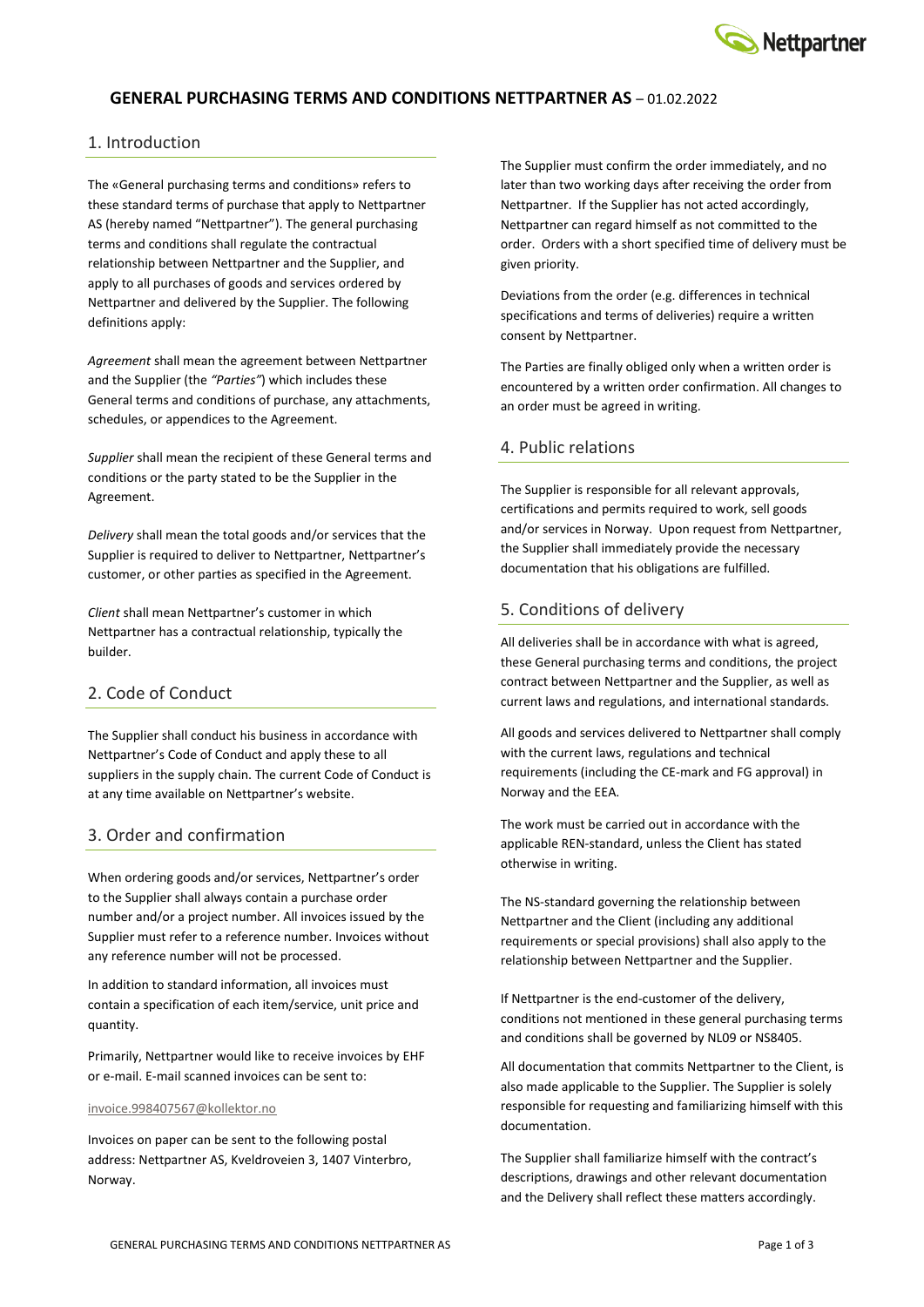

The Supplier is responsible for guidance and calculations when requested by Nettpartner or the Client. Unless otherwise agreed in writing, this is included in the price.

## 6. Liability ("back-to-back")

In any Agreement, the Supplier has the same rights and obligations towards Nettpartner, as Nettpartner has towards the Client.

Financial claims from the Supplier relating to the Client, can only be made applicable towards Nettpartner if the Client approves the corresponding claim from Nettpartner.

If the Supplier is not entitled to a claim against Nettpartner as a result of the claim being rejected by the Client, the Supplier may require Nettpartner to pursue the claim against the Client on behalf of the Supplier, including legal actions. Under such circumstances, the Supplier shall cover all Nettpartner's directly documented costs. In addition, the Supplier will bear all risk associated with running the case against the Client.

If the Claim consists of deliveries where both Parties have delivered or performed parts of the Delivery towards the Client, the Parties shall cover their fair share of the costs. The Supplier has the right to participate in meetings with the Client, when the Supplier's claim is negotiated.

# 7. Health, safety and environment (HSE)

The Supplier is responsible for complying with all current laws and regulations, as well as Nettpartner's and Nettpartner's Client's project specific requirements related to HSE.

The Supplier is obliged to comply with all environmental regulations and to minimize the impact the Delivery causes to the environment.

The Supplier is responsible for ensuring that all goods and services delivered do not contain substances that are prohibited in Norway (e.g. materials made of protected trees, animals etc.).

All suppliers who provide services must fill out an HSE-selfdeclaration form before starting the work on the Delivery.

### 8. Documentation

The Supplier is responsible for documentation, including photos (before, during and after the project), schedules, inspections, dialog with Project Manager etc. without any additional payment.

Additional documentation may be required for each assignment, and the Supplier is responsible for complying with these requirements.

 $\lim_{n \to \infty}$ If work needs to be re-done due to lack for documentation,<br>these sectorals concerned but be famalised these costs are covered by the Supplier.

The Supplier is obliged to deliver the necessary and complete documentation at the request from Nettpartner and the Client. If the Supplier does not deliver this documentation, it is considered a breach of contract.

The Supplier retains intellectual property rights to the documentation. Nettpartner shall have the right to use all documentation free of charge in all work related to the Delivery. The Client shall also have the right to use the documentation free of charge, as long as the use is related to the Delivery.

## 9. Pricing

Prices must be specified in Norwegian Kroner (NOK) or EURO (EUR), excluding VAT. Unless otherwise agreed in writing, prices are fixed during the contract period and cannot be regulated. Adjustment of prices due to variations in LME or exchange rates shall not take place unless it is specifically agreed in writing.

Prices include everything mentioned in the order: packaging, pallets, shipping, tolls, taxes, and other fees. Prices also include certificates and other documentation related to the Delivery.

For services, the total amount of work hours must be preapproved. Written lists of completed work must be kept, and these shall be approved by Nettpartner's representative. Approved lists are the basis for invoicing and must be attached to the invoice. Unless otherwise agreed in writing, invoices shall be issued monthly.

Nettpartner does not pay for benefits and quantities beyond the scope of the order without any written consent from Nettpartner.

## 10. Invoice and payment

Credit period is **60 days** from the receipt of a correct invoice. Nettpartner does not accept invoicing in advance of delivery.

Processing-, billing- and administration fees are not accepted.

In case of late payment, Nettpartner is obliged to pay interest rate in accordance with Norwegian legislation.

The Delivery shall in all circumstances be invoiced within two (2) months after taking over the Delivery. If the Supplier has not invoiced within the specified deadline, his claim is no longer valid.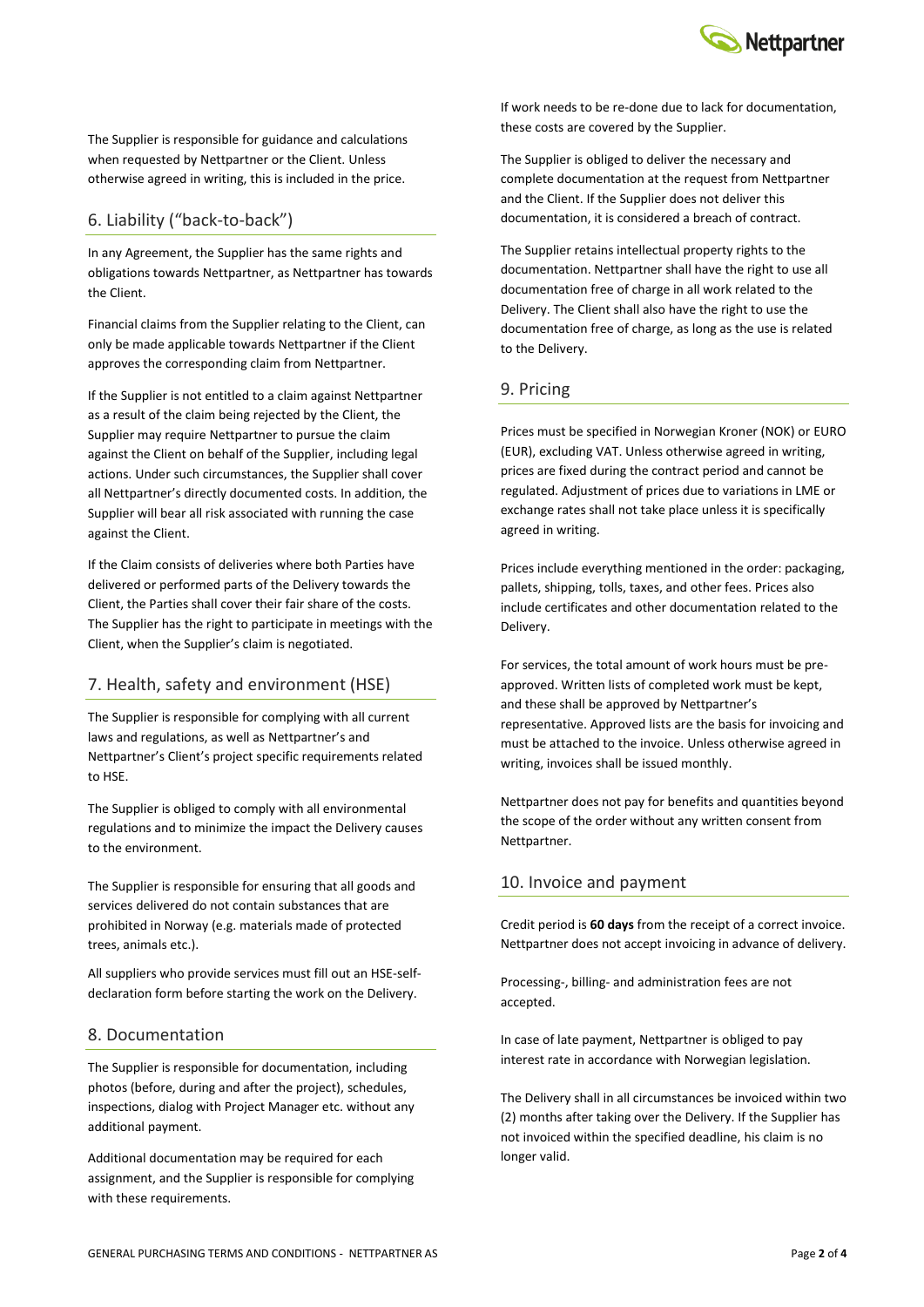

If Nettpartner has claims due to the Supplier's breach of contract, Nettpartner may withhold the disputed part that ensures that the claim is covered.

The Supplier's claims cannot be disposed or pledged (e.g. factoring pledge) without the prior written consent of Nettpartner.

### 11. Delivery

Standard delivery term is Incoterms 2020 DDP at the address Nettpartner has defined. The Supplier cannot deliver earlier than agreed, without prior agreement with Nettpartner.

Nettpartner shall receive a packing slip/invoice per delivery. The packing slip/invoice shall be in accordance with the instructions given in the order. All parts of the Delivery must be marked in accordance with the packing slip accompanying the goods, and the instructions in the order.

The Supplier's driver shall actively make sure that the goods are controlled and the CMR-document signed by Nettpartner's authorized personnel.

## 12. Delay

The following applies for material deliveries:

If the Supplier does not deliver the Delivery at the agreed time, Nettpartner is entitled to liquidated damages, from the day delivery should have taken place.

The liquidated damages amount to 1% for each commenced week of delay, based on the calculation of the agreed contract sum including VAT.

If the delay applies to only part of the Delivery, the liquidated damages are calculated from the contract sum relating to the part of the Delivery that cannot be used as a result of the delay.

The liquidated damages may not exceed 10% of this calculation basis. Liquidated damages are due for payment upon written demand from Nettpartner, at the earliest when complete delivery of the Delivery takes place.

Service deliveries are regulated by the NS-standard that regulates the relationship between Nettpartner and the Client. If this is not stated, NS8405 applies.

### 13. Insurance

The Supplier shall, at his own expense, hold insurance for that he may be held reliable for through this Agreement.

These obligations shall be deemed as fulfilled if the Supplier has obtained necessary insurance based on ordinary Norwegian insurance terms.

#### 14. Warranty

The Delivery shall provide a 5-year warranty from the time the Delivery is taken into use by Nettpartner's Client. The warranty shall cover rectification of defects or re-delivery.

Nettpartner shall provide a written complaint within a reasonable time after Nettpartner discovered the matter.

If the Supplier without undue delay does not remedy the matter, Nettpartner himself, or with the help of others, can make the necessary actions at the Supplier's expense and risk. Alternatively, Nettpartner may instead demand redelivery or a price reduction.

The Supplier is responsible for documented claims related to the Suppliers services, materials, errors in instructions from the Supplier or additional services provide by the Supplier.

Costs that arise as a result of this claim, as well as Nettpartner's documented costs associated with correcting this matter, are covered by the Supplier.

Documented damages to third parties, as a result of errors or failures in material or services, are covered by the Supplier.

If the defect results in a breach of contract, Nettpartner may terminate the Agreement.

## 15. Cancellation

Nettpartner may, upon a written notice to the Supplier and with an immediate effect, cancel the Delivery completely or partially. After such cancellation, Nettpartner shall only cover documented and necessary expenses incurred as a direct consequence of the cancellation.

### 15. Exclusivity and volume commitments

Unless expressly agreed in writing, any agreement with Nettpartner is non-exclusive and contains no form of volume commitments for Nettpartner. Figures Nettpartner sends The Supplier shall be regarded as estimates and the Supplier must expect changes to occur.

Nettpartner may use other suppliers in the market.

#### 16. Taxes, fees, wages, working conditions

The supplier is responsible for making tax deductions for himself and his employees and for making timely payments. The same applies to the payment of employers' tax, and contributions based on taxable benefits under the National Insurance Act.